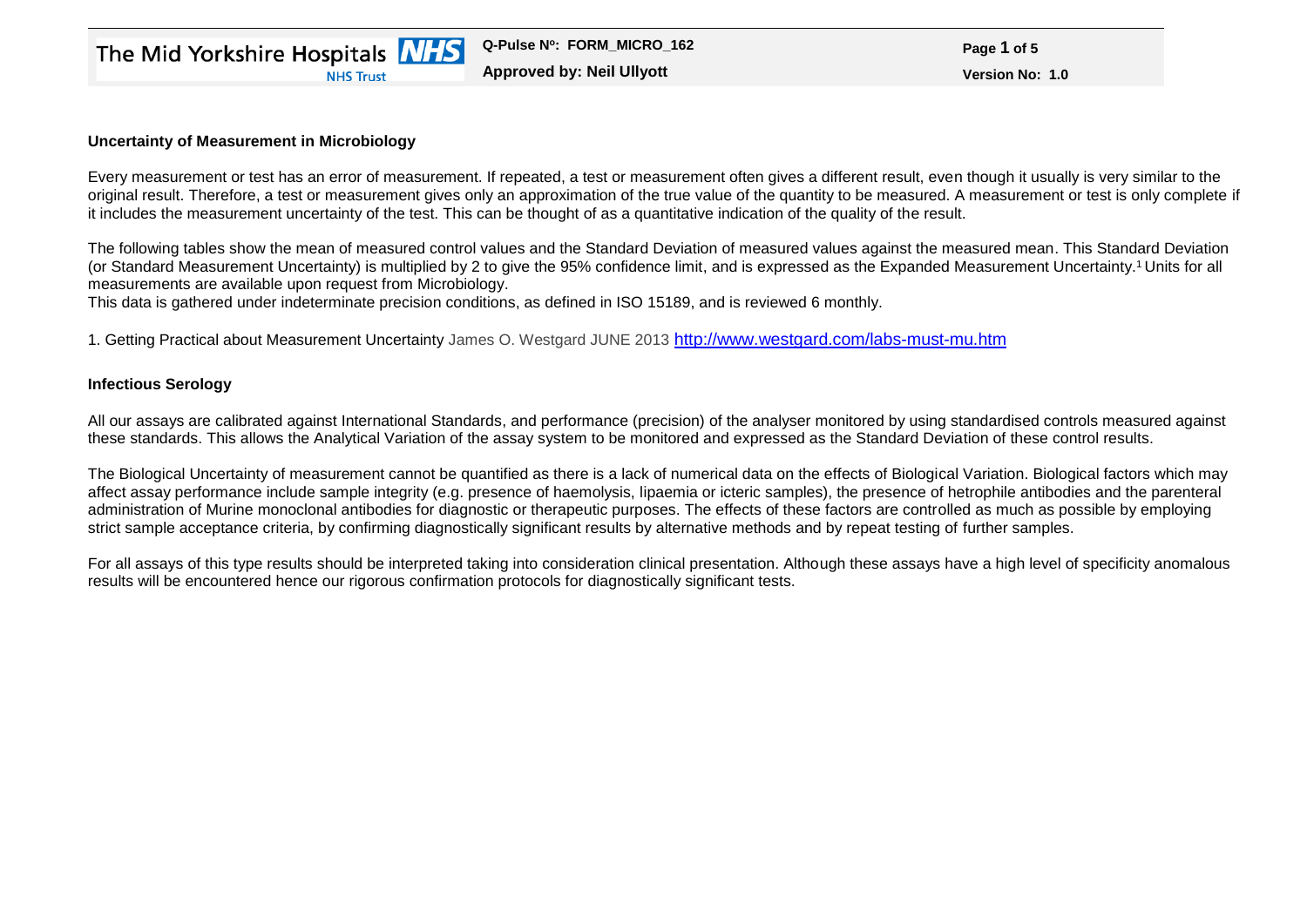Date of Issue 20/9/18

Measurement Uncertainty (Quantitative assays)

| Analyte       | <b>Control</b><br>Level | <b>Laboratory Mean</b> | <b>SD</b><br>(Measurement Uncertainty at<br>this level of analyte) | 95%<br><b>Confidence limit</b><br>(Expanded Measurement Uncertainty) |
|---------------|-------------------------|------------------------|--------------------------------------------------------------------|----------------------------------------------------------------------|
| Rubella IgG   | Neg                     | 3.4                    | 0.1                                                                | 0.2                                                                  |
| Rubella IgG   | <b>Pos</b>              | 63.1                   | 5.0                                                                | 10.0                                                                 |
| Anti HBs      | Neg                     | 2.4                    | 0.5                                                                | 1.0                                                                  |
| Anti HBs      | Pos                     | 96.6                   | 4.3                                                                | 8.6                                                                  |
| VZ IgG        | Neg                     | 29.7                   | 4.1                                                                | 8.2                                                                  |
| VZ IgG        | Pos                     | 450.7                  | 53.2                                                               | 106.4                                                                |
| Procalcitonin | Level 1                 | 2.3                    | 0.25                                                               | 0.5                                                                  |
| Procalcitonin | Level 2                 | 43.6                   | 5.2                                                                | 10.4                                                                 |
|               |                         |                        |                                                                    |                                                                      |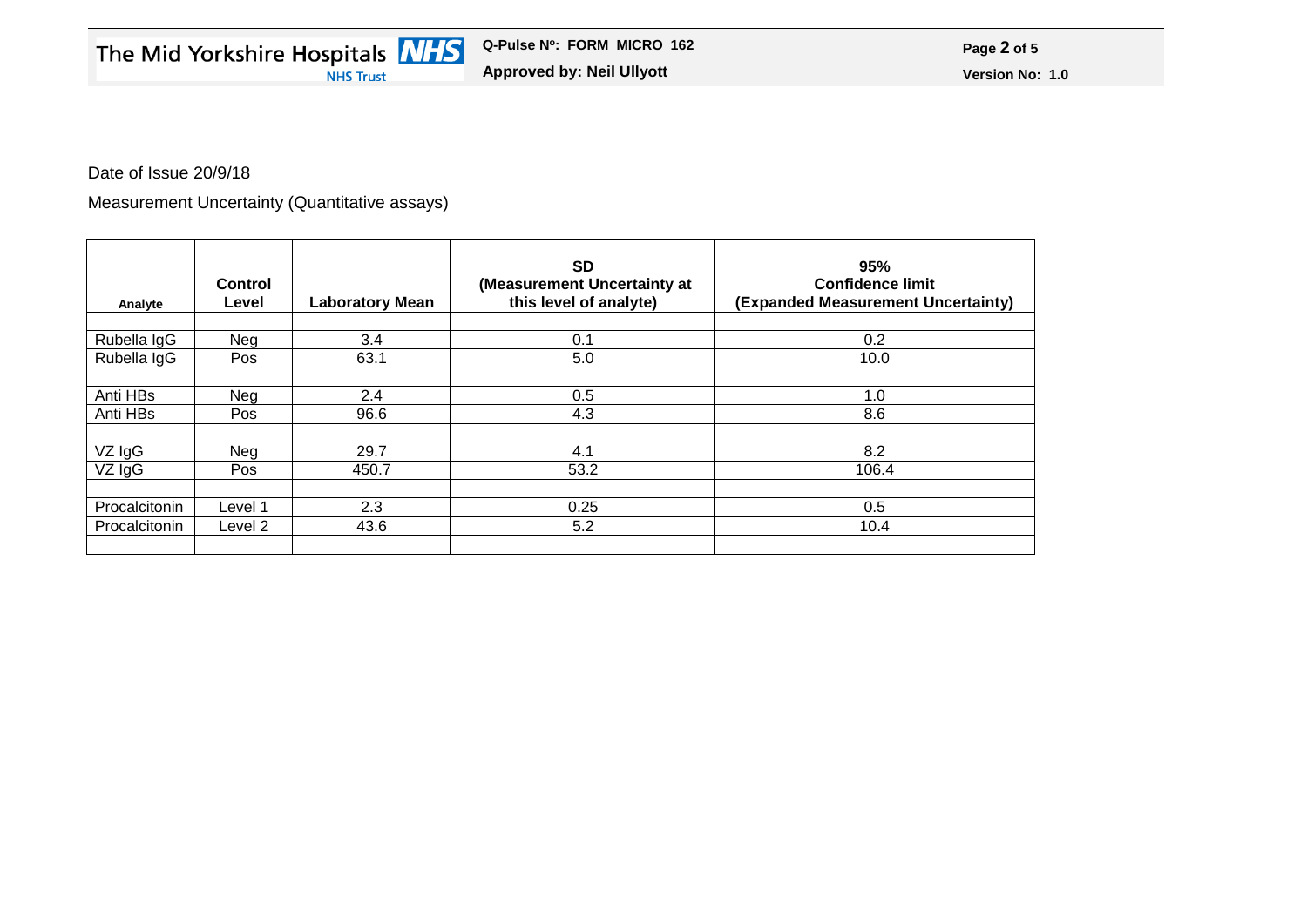Measurement Uncertainty (Measurement step of Qualitative assays)

| Analyte           | <b>Control</b><br>Level | <b>Laboratory Mean</b> | $\overline{SD}$<br>(Measurement Uncertainty at<br>this level of analyte) | 95%<br><b>Confidence limit</b><br>(Expanded Measurement Uncertainty) |
|-------------------|-------------------------|------------------------|--------------------------------------------------------------------------|----------------------------------------------------------------------|
|                   |                         |                        |                                                                          |                                                                      |
| HIV Ag/Ab         | Neg                     | 0.21                   | 0.02                                                                     | 0.04                                                                 |
| HIV Ag/Ab         | Pos                     | 23.0                   | 1.3                                                                      | 2.6                                                                  |
| HIV Ag/Ab         | Pos                     | 65.9                   | 5.9                                                                      | 11.8                                                                 |
| Total Hep A       | Neg                     | 19.4                   | $1.3$                                                                    | 2.6                                                                  |
| Total Hep A       | Pos                     | 38.4                   | 2.2                                                                      | 4.4                                                                  |
|                   |                         |                        |                                                                          |                                                                      |
| Hep A IgM         | Neg                     | 0.37                   | 0.04                                                                     | 0.08                                                                 |
| Hep A IgM         | Pos                     | 1.88                   | 0.12                                                                     | 0.24                                                                 |
|                   |                         |                        |                                                                          |                                                                      |
| HepB core (total) | Neg                     | 2.3                    | 0.07                                                                     | 0.14                                                                 |
| HepB core (total) | Pos                     | 0.48                   | 0.08                                                                     | 0.16                                                                 |
|                   |                         |                        |                                                                          |                                                                      |
| HBsAg             | Neg                     | 0.52                   | 0.07                                                                     | 0.14                                                                 |
| <b>HBsAg</b>      | Pos                     | $\overline{3.8}$       | 0.4                                                                      | 0.8                                                                  |
|                   |                         |                        |                                                                          |                                                                      |
| Anti HBs          | Neg                     | 2.4                    | 0.53                                                                     | 1.06                                                                 |
| Anti HBs          | Pos                     | 94.4                   | 4.3                                                                      | 8.6                                                                  |
|                   |                         |                        |                                                                          |                                                                      |
| Hep C antibody    | Neg                     | 0.06                   | 0.01                                                                     | 0.02                                                                 |
| Hep C antibody    | Pos                     | $\overline{3.6}$       | $\overline{0.3}$                                                         | 0.6                                                                  |
|                   |                         |                        |                                                                          |                                                                      |
| CMV IgG           | Neg                     | 1.4                    | 0.15                                                                     | 0.3                                                                  |
| CMV IgG           | Pos                     | 23.0                   | 1.9                                                                      | 3.8                                                                  |
|                   |                         |                        |                                                                          |                                                                      |
| CMV IgM           | Neg                     | 0.2                    | 0.02                                                                     | 0.04                                                                 |
| CMV IgM           | Pos                     | 2.6                    | 0.2                                                                      | 0.4                                                                  |
|                   |                         |                        |                                                                          |                                                                      |
| Toxoplasma IgG    | Neg                     | 0.75                   | 0.08                                                                     | 0.16                                                                 |
| Toxoplasma IgG    | Pos                     | 44.0                   | $\overline{2.4}$                                                         | 4.8                                                                  |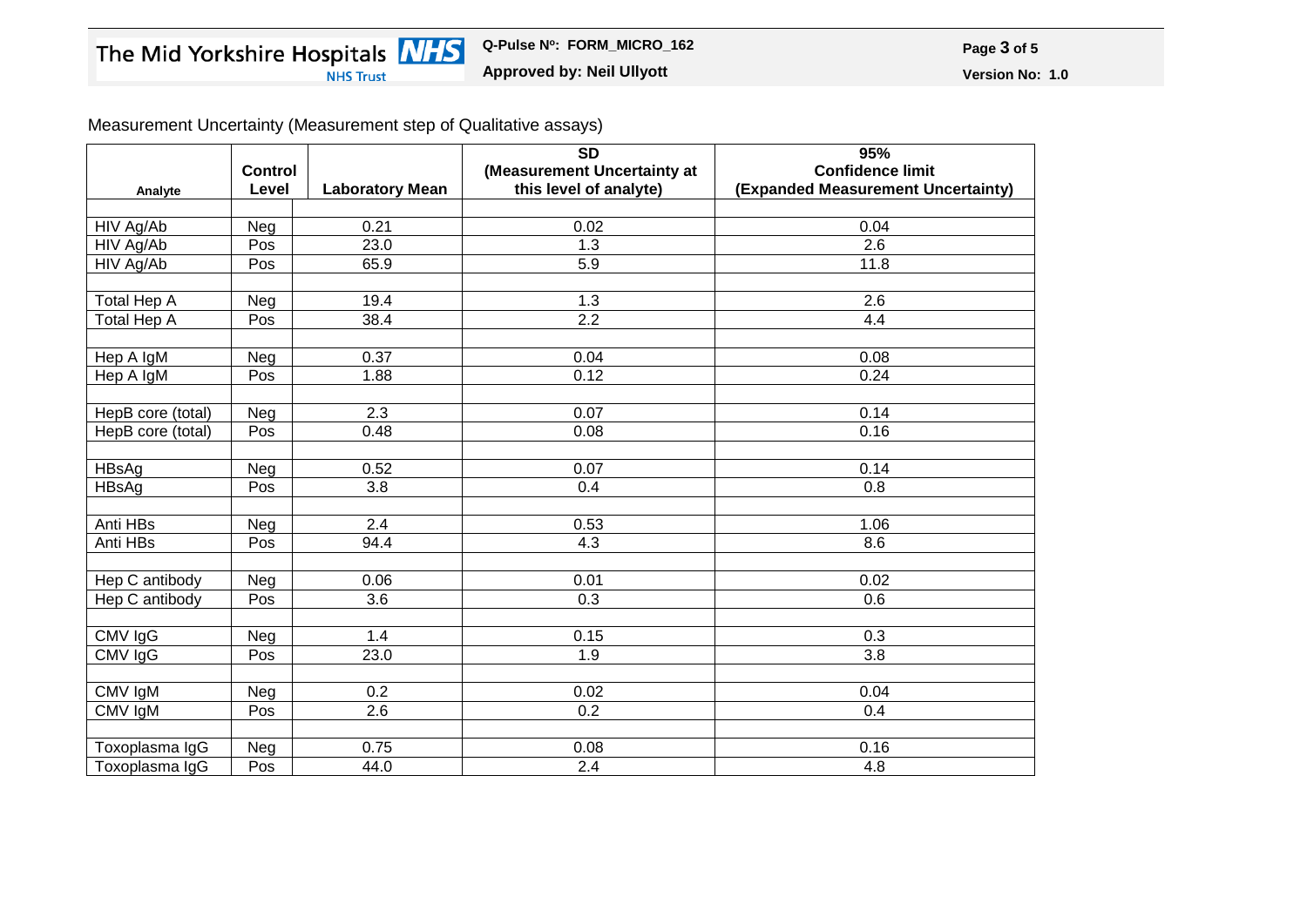|                | <b>Control</b> |                        | <b>SD (Measurement Uncertainty</b> | 95 % Confidence limit              |
|----------------|----------------|------------------------|------------------------------------|------------------------------------|
| Analyte        | Level          | <b>Laboratory Mean</b> | at this level of analyte)          | (Expanded Measurement Uncertainty) |
|                |                |                        |                                    |                                    |
| Syphilis       | Neg            | 0.08                   | 0.01                               | 0.02                               |
| Syphilis       | Pos            | $\overline{5.6}$       | 0.35                               | $\overline{0.7}$                   |
|                |                |                        |                                    |                                    |
| Rubella IgM    | Neg            | 3.4                    | 1.0                                | 2.0                                |
| Rubella IgM    | Pos            | 63.1                   | 5.0                                | 10.0                               |
|                |                |                        |                                    |                                    |
| <b>EBNA</b>    | Neg            | QO(Qualitative only)   | $\blacksquare$                     |                                    |
| <b>EBNA</b>    | Pos            | 70.3                   | 6.7                                | 13.4                               |
|                |                |                        |                                    |                                    |
| <b>VCAG</b>    | Neg            | $\overline{QO}$        | $\blacksquare$                     | $\blacksquare$                     |
| <b>VCAG</b>    | Pos            | 85.4                   | 7.5                                | 15.0                               |
|                |                |                        |                                    |                                    |
| <b>VCAM</b>    | Neg            | QO                     | $\blacksquare$                     | $\blacksquare$                     |
| <b>VCAM</b>    | Pos            | 74.7                   | 13                                 | $\overline{26}$                    |
|                |                |                        |                                    |                                    |
| Parvovirus IgG | Neg            | QO                     | $\blacksquare$                     | $\blacksquare$                     |
| Parvovirus IgG | Pos            | 5.3                    | 0.8                                | 1.6                                |
|                |                |                        |                                    |                                    |
| Parvovirus IgM | Neg            | QO                     | $\blacksquare$                     | $\blacksquare$                     |
| Parvovirus IgM | Pos            | 2.4                    | 0.3                                | 0.6                                |
|                |                |                        |                                    |                                    |
| Measles IgG    | Neg            | QO                     | $\blacksquare$                     | $\blacksquare$                     |
| Measles IgG    | Pos            | 94.1                   | 9.1                                | 18.2                               |
|                |                |                        |                                    |                                    |
| Mumps IgG      | Neg            | QO                     | $\blacksquare$                     | $\blacksquare$                     |
| Mumps IgG      | Pos            | 78.9                   | 13.3                               | 26.6                               |
|                |                |                        |                                    |                                    |
| Chlamydia IgG  | Neg            | QO                     | $\overline{\phantom{a}}$           |                                    |
| Chlamydia IgG  | Pos            | 27.0                   | 4.0                                | 8.0                                |
|                |                |                        |                                    |                                    |
| Borellia IgG   | Neg            | QO                     | $\blacksquare$                     |                                    |
| Borellia IgG   | Pos            | 40.3                   | 4.0                                | 8.0                                |
|                |                |                        |                                    |                                    |
| Borellia IgM   | Neg            | QO                     |                                    |                                    |
| Borellia IgM   | Pos            | 2.3                    | 0.3                                | 0.6                                |